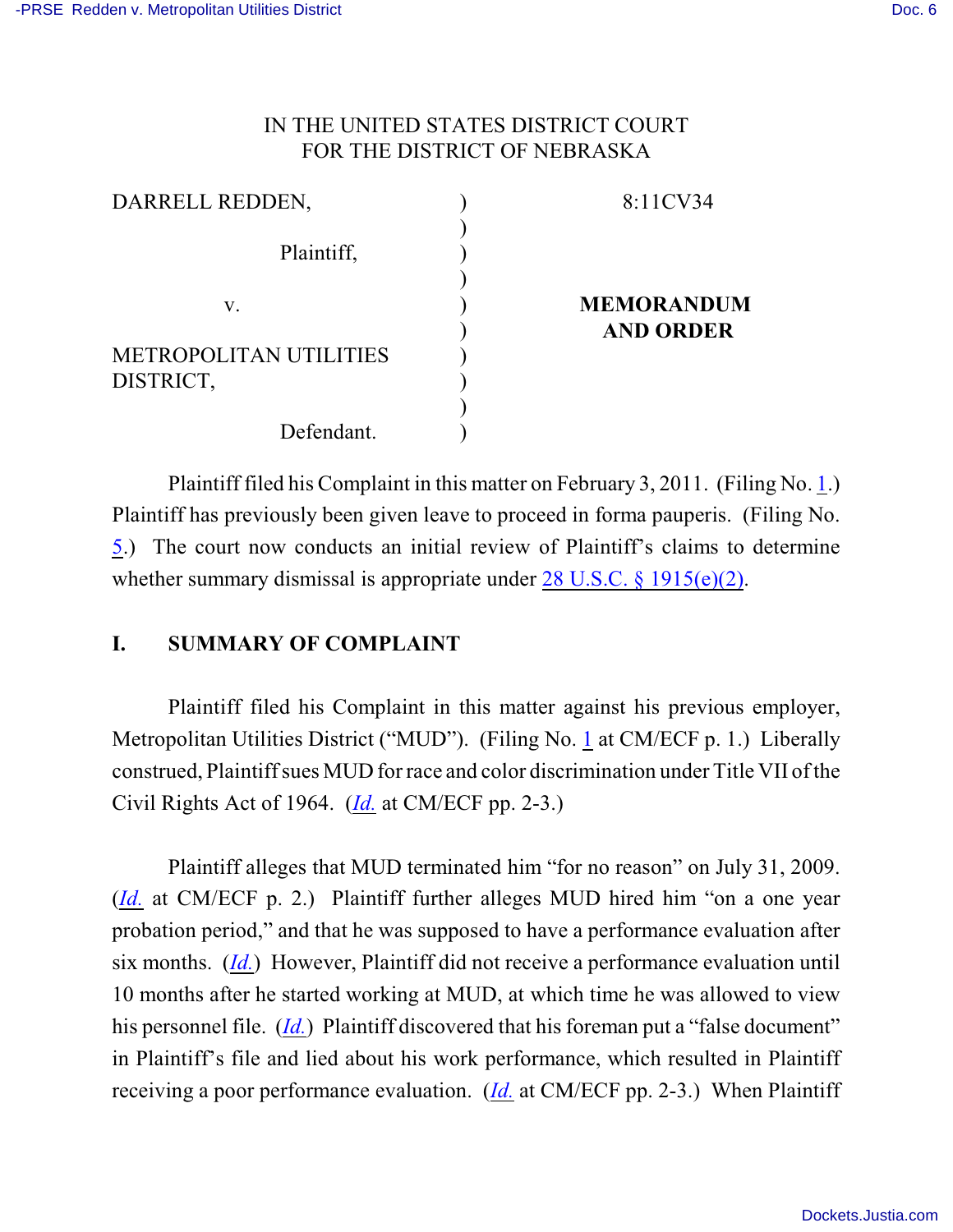complained to "HR" about his foreman's mistreatment, MUD terminated him. Plaintiff filed a charge of discrimination and received a right-to-sue letter from the Equal Opportunity Employment Commission ("EEOC"). (*[Id.](https://ecf.ned.uscourts.gov/doc1/11312199364)* at CM/ECF p. 3.) Plaintiff alleges that he is black and that the NEOC determined that "non-black employees have not been disciplined in the same manner as" Plaintiff. (*[Id.](https://ecf.ned.uscourts.gov/doc1/11312199364)*)

#### **II. APPLICABLE LEGAL STANDARDS ON INITIAL REVIEW**

The court is required to review in forma pauperis complaints to determine whether summary dismissal is appropriate. *See* 28 [U.S.C. § 1915\(e\)\(2\)](http://www.westlaw.com/find/default.wl?rs=CLWP3.0&vr=2.0&cite=28+USCA+ss+1915%28e%29). The court must dismiss a complaint or any portion thereof that states a frivolous or malicious claim, that fails to state a claim upon which relief may be granted, or that seeks monetary relief from a defendant who is immune from such relief. [28 U.S.C. §](http://www.westlaw.com/find/default.wl?rs=CLWP3.0&vr=2.0&cite=28+USCA+s+1915%28e%29%282%29%28B%29)  $1915(e)(2)(B)$ .

A pro se plaintiff must set forth enough factual allegations to "nudge[] their claims across the line from conceivable to plausible," or "their complaint must be dismissed" for failing to state a claim upon which relief can be granted. *[Bell Atlantic](http://web2.westlaw.com/find/default.wl?fn=_top&rs=WLW9.08&rp=%2ffind%2fdefault.wl&ifm=NotSet&vr=2.0&sv=Split&cite=550+us+569) [Corp. v. Twombly](http://web2.westlaw.com/find/default.wl?fn=_top&rs=WLW9.08&rp=%2ffind%2fdefault.wl&ifm=NotSet&vr=2.0&sv=Split&cite=550+us+569)*, 550 U.S. 544, 569-70 (2007);*see also [Ashcroft v. Iqbal](http://web2.westlaw.com/find/default.wl?rs=WLW9.10&ifm=NotSet&fn=_top&sv=Split&cite=129+s+ct+1950&vr=2.0&rp=%2ffind%2fdefault.wl&pbc=074303F9)*, 129 S. Ct. [1937, 1950 \(2009\)](http://web2.westlaw.com/find/default.wl?rs=WLW9.10&ifm=NotSet&fn=_top&sv=Split&cite=129+s+ct+1950&vr=2.0&rp=%2ffind%2fdefault.wl&pbc=074303F9) ("A claim has facial plausibility when the plaintiff pleads factual content that allows the court to draw the reasonable inference that the defendant is liable for the misconduct alleged."). Regardless of whether a plaintiff is represented or is appearing pro se, the plaintiff's complaint must allege specific facts sufficient to state a claim. *See Martin v. Sargent*[, 780 F.2d 1334, 1337 \(8th Cir. 1985\)](http://www.westlaw.com/find/default.wl?rs=CLWP3.0&vr=2.0&cite=780+F.2d+1334). However, a pro se plaintiff's allegations must be construed liberally. *[Burke v. North](http://www.westlaw.com/find/default.wl?rs=CLWP3.0&vr=2.0&cite=294+F.3d+1043) [Dakota Dep't of Corr. & Rehab.](http://www.westlaw.com/find/default.wl?rs=CLWP3.0&vr=2.0&cite=294+F.3d+1043)*, 294 F.3d 1043, 1043-44 (8th Cir. 2002) (citations omitted).

# **III. DISCUSSION OF CLAIMS**

Liberally construed, Plaintiff's claims are brought pursuant to Title VII of the Civil Rights Act. Title VII states that it is unlawful for an employer "to fail or refuse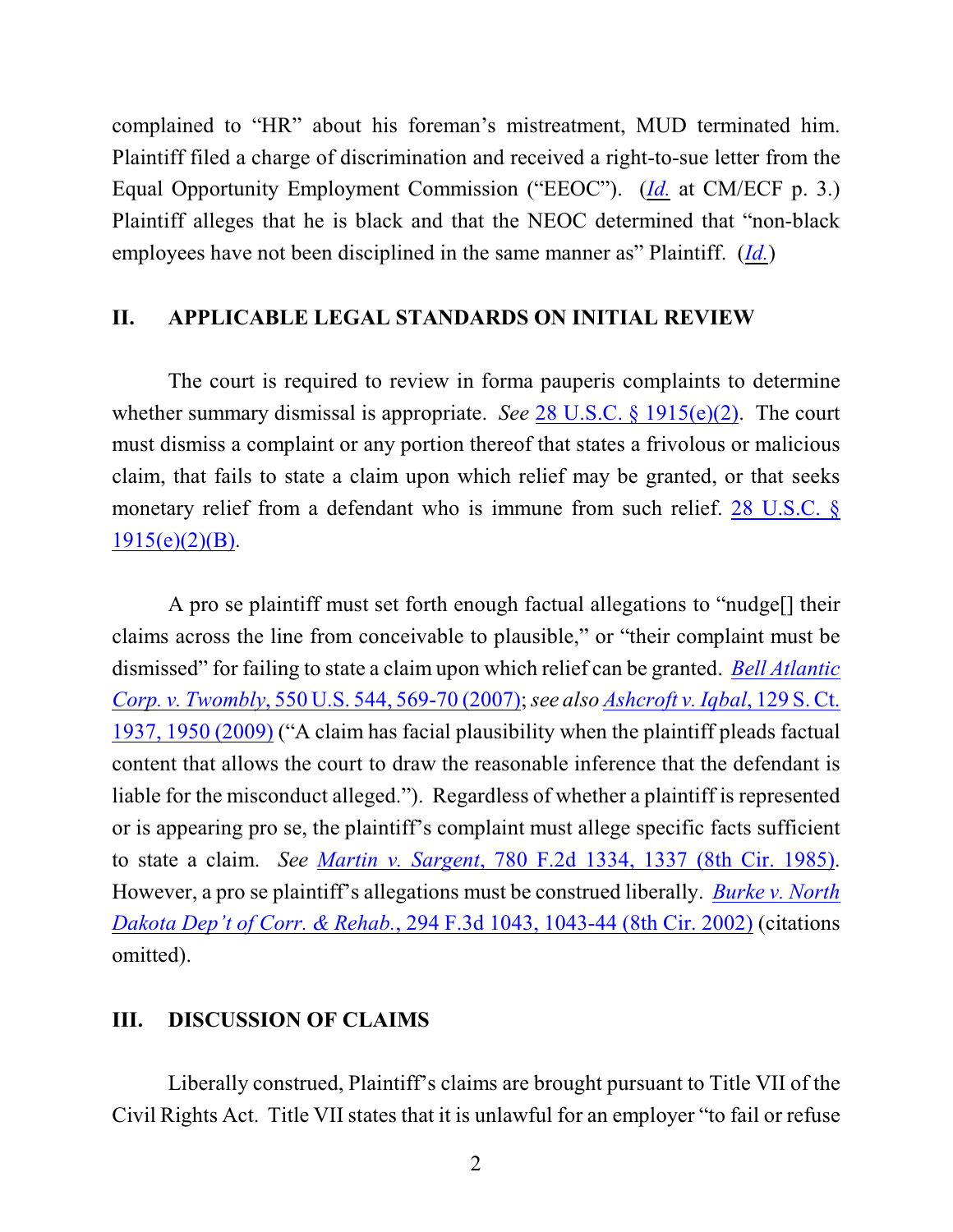to hire or to discharge any individual, or otherwise to discriminate against any individual with respect to her compensation, terms, conditions, or privileges of employment, because of such individual's race, color, religion, sex, or national origin." [42 U.S.C. § 2000e-2\(a\)\(1\)](http://www.westlaw.com/find/default.wl?rs=CLWP3.0&vr=2.0&cite=42+USCA+s+2000e-2%28a%29%281%29).

In order to set forth a prima facie case of discrimination under Title VII, a plaintiff must allege that he 1) is a member of a protected class; 2) was meeting the legitimate expectations of his employer; 3) suffered an adverse employment action; and 4) that circumstances exist which give rise to an inference of discrimination. *See Wheeler v. Aventis Pharm.*, [360 F.3d 853, 857 \(8th Cir. 2004\)](http://web2.westlaw.com/find/default.wl?fn=_top&rs=WLW8.07&rp=%2ffind%2fdefault.wl&vr=2.0&cite=360+F.3d+857). Additionally, prior to filing a suit in federal court under Title VII, a plaintiff is required to exhaust his administrative remedies by first seeking relief through the EEOC or the NEOC. The EEOC/NEOC will then investigate the charge and determine whether to file suit on behalf of the charging party or make a determination of no reasonable cause. If the EEOC/NEOC determines that there is no reasonable cause, the agency will then issue the charging party a right-to-sue notice. [42 U.S.C.A. § 2000e-5\(f\)\(1\)](http://www.westlaw.com/find/default.wl?rs=CLWP3.0&vr=2.0&cite=42+USCA+s+2000e-5%28f%29%281%29); *see also [Hanenburg v. Principal Mut. Life Ins. Co.](http://www.westlaw.com/find/default.wl?rs=CLWP3.0&vr=2.0&cite=118+F.3d+570)*, 118 F.3d 570 (8th Cir. 1997). The charging party has 90 days from the receipt of the right-to-sue notice to file a civil complaint based on his charge.  $42$  U.S.C.A. § 2000e-5(f)(1). The civil complaint may only encompass issues that are reasonably related to the substance of charges timely brought before the EEOC/NEOC. *[Williams v. Little Rock Mun. Water Works](http://web2.westlaw.com/find/default.wl?fn=_top&rs=WLW8.07&rp=%2ffind%2fdefault.wl&vr=2.0&cite=21+F.3d+222)*, [21 F.3d 218, 222 \(8th Cir. 1994\)](http://web2.westlaw.com/find/default.wl?fn=_top&rs=WLW8.07&rp=%2ffind%2fdefault.wl&vr=2.0&cite=21+F.3d+222).

Here, Plaintiff alleges that he is a member of a protected class and that his work performance was satisfactory. (Filing No. [1](http://ecf.ned.uscourts.gov/doc1/11302199364) at CM/ECF pp. 2-3.) Plaintiff further alleges that he suffered an adverse employment action when his foreman lied about his performance and placed false documents in his personnel file, and when MUD terminated him for reporting the mistreatment he suffered. (*[Id.](https://ecf.ned.uscourts.gov/doc1/11312199364)*) Plaintiff also alleges that he exhausted his administrative remedies by presenting his claims to the NEOC/EEOC, which determined that "non-black employees have not been disciplined in the same manner as" Plaintiff. (*[Id.](https://ecf.ned.uscourts.gov/doc1/11312199364)* at CM/ECF p. 3.) The court finds that these allegations are sufficient to nudge Plaintiff's Title VII claims across the line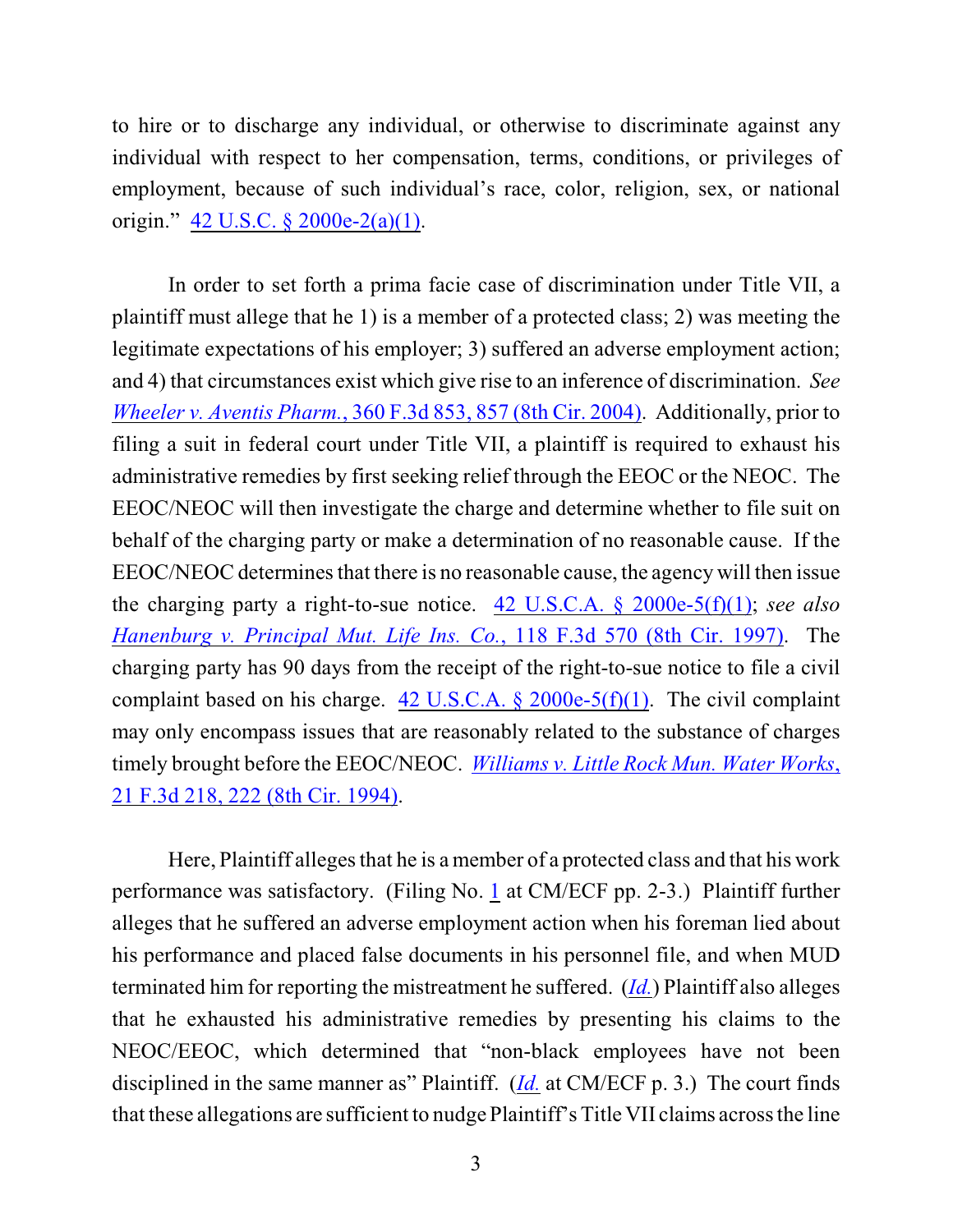from conceivable to plausible. However, the court cautions Plaintiff that this is only a preliminary determination based on the allegations of the Complaint and is not a determination of the merits of Plaintiff's claims or potential defenses thereto.

IT IS THEREFORE ORDERED that:

1. Plaintiff's claims against Defendant may proceed and service is now warranted.

2. To obtain service of process on Defendant, Plaintiff must complete and return the summons form which the Clerk of the court will provide. The Clerk of the court shall send ONE (1) summons form and ONE (1) USM-285 form to Plaintiff together with a copy of this Memorandum and Order. Plaintiff shall, as soon as possible, complete the forms and send the completed forms back to the Clerk of the court. In the absence of the forms, service of process cannot occur.

3. Upon receipt of the completed forms, the Clerk of the court will sign the summons form, to be forwarded with a copy of the Complaint, to the U.S. Marshal for service of process. The Marshal shall serve the summons and Complaint without payment of costs or fees. Service may be by certified mail pursuant to [Fed. R. Civ.](http://web2.westlaw.com/find/default.wl?rs=WLW9.07&ifm=NotSet&fn=_top&sv=Split&cite=frcp+4&vr=2.0&rp=%2ffind%2fdefault.wl&mt=Westlaw) [P. 4](http://web2.westlaw.com/find/default.wl?rs=WLW9.07&ifm=NotSet&fn=_top&sv=Split&cite=frcp+4&vr=2.0&rp=%2ffind%2fdefault.wl&mt=Westlaw) and Nebraska law in the discretion of the Marshal. The Clerk of the court will copy the Complaint, and Plaintiff does not need to do so.

4. [Fed. R. Civ. Pro. 4](http://web2.westlaw.com/find/default.wl?rs=WLW9.07&ifm=NotSet&fn=_top&sv=Split&cite=frcp+4&vr=2.0&rp=%2ffind%2fdefault.wl&mt=Westlaw) requires service of a complaint on a defendant within 120 days of filing the complaint. However, because in this order Plaintiff is informed for the first time of these requirements, Plaintiff is granted, on the court's own motion, an extension of time until 120 days from the date of this order to complete service of process.

5. Plaintiff is hereby notified that failure to obtain service of process on a defendant within 120 days of the date of this order may result in dismissal of this